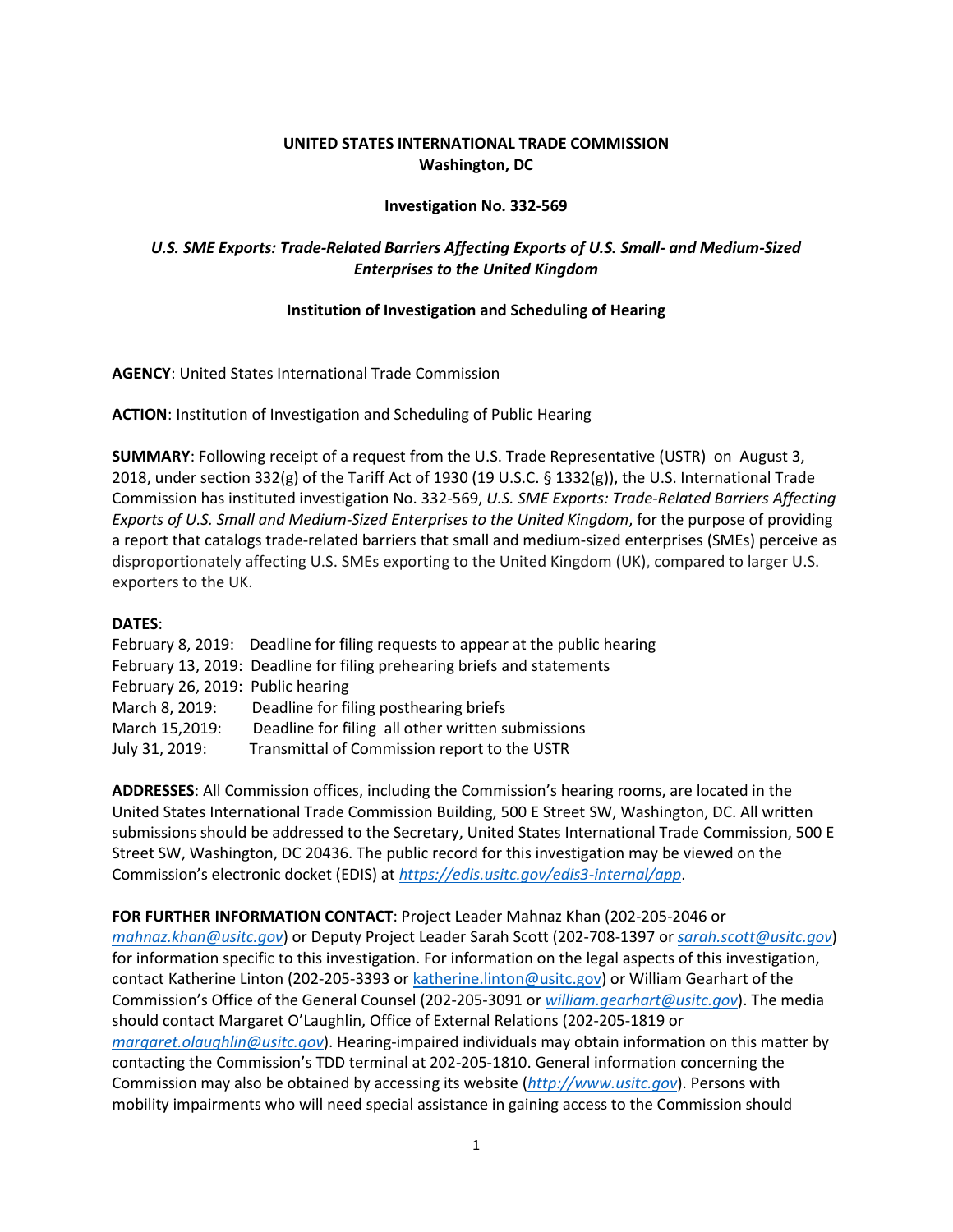contact the Office of the Secretary at 202-205-2002.

**BACKGROUND**: As requested by the USTR, the Commission will conduct an investigation and prepare a report that catalogs trade-related barriers that SMEs perceive as disproportionately affecting U.S. SMEs exporting to the UK, compared to larger U.S. exporters to the UK. In identifying these barriers to exporting, the USTR indicated in his letter that the Commission may consider information and definitions contained in the three Commission reports on SMEs released in 2010, the Commission report on *Trade Barriers that U.S. Small- and Medium-sized Enterprises Perceive as Affecting Exports to the European Union* released in 2014, any relevant literature, and information gathered from SMEs and others throughout the investigation. The letter also said that the report should cover barriers faced by U.S. SMEs exporting manufactured products, agricultural goods, and services, focusing primarily on barriers identified by U.S. SMEs that have experience in exporting to the UK either directly or through supply chains. The letter said that the investigation, to the degree practicable, should identify barriers by economic sector and should focus on sectors with high concentrations of SMEs.

In addition, USTR asked that the Commission base its report on available information, including information furnished by SMEs and interested parties following the Commission's notice of investigation. The USTR said that the Commission, to the extent applicable, should provide qualitative distinctions among the identified trade-related barriers. Additionally, the letter said that the report may include suggestions gathered from SMEs or the relevant literature for actions that would help address some of the identified barriers and enhance the participation of U.S. SMEs in U.S.-UK trade. As requested, the Commission expects to transmit its report to the USTR by July 31, 2019.

**PUBLIC HEARING**: A public hearing in connection with this investigation will be held at the U.S. International Trade Commission Building, 500 E Street SW, Washington, DC, beginning at 9:30 a.m. on February 26, 2019. Requests to appear at the public hearing should be filed with the Secretary, no later than 5:15 p.m., February 8, 2019, in accordance with the requirements in the "Submissions" section below. All pre-hearing briefs and statements should be filed no later than 5:15 p.m., February 13, 2019; and all post-hearing briefs should be filed no later than 5:15 p.m., March 8, 2019 and all other statements responding to matters raised at the hearing should be filed no later than 5:15 p.m., March 15, 2019. In the event that, as of the close of business on February 8, 2019, no witnesses are scheduled to appear at the hearing, the hearing will be canceled. Any person interested in attending the hearing as an observer or nonparticipant should contact the Office of the Secretary at 202-205-2000 after February 8, 2019, for information concerning whether the hearing will be held.

**WRITTEN SUBMISSIONS**: In lieu of or in addition to participating in the hearing, the Commission invites interested parties to submit written statements concerning this investigation. All written submissions should be addressed to the Secretary, and should be received no later than 5:15 p.m., March 15, 2019. All written submissions must conform with the provisions of section 201.8 of the Commission's *Rules of Practice and Procedure* (19 C.F.R. 201.8). Section 201.8 and the Commission's *Handbook on Filing Procedures* require that interested parties file documents electronically on or before the filing deadline and submit eight (8) true paper copies by 12:00 p.m. Eastern Time on the next business day. In the event that confidential treatment of a document is requested, interested parties must file, at the same time as the eight paper copies, at least four (4) additional true paper copies in which the confidential information must be deleted (see the following paragraph for further information regarding confidential business information or "CBI"). Persons with questions regarding electronic filing should contact the Office of the Secretary, Docket Services Division (202-205-1802).